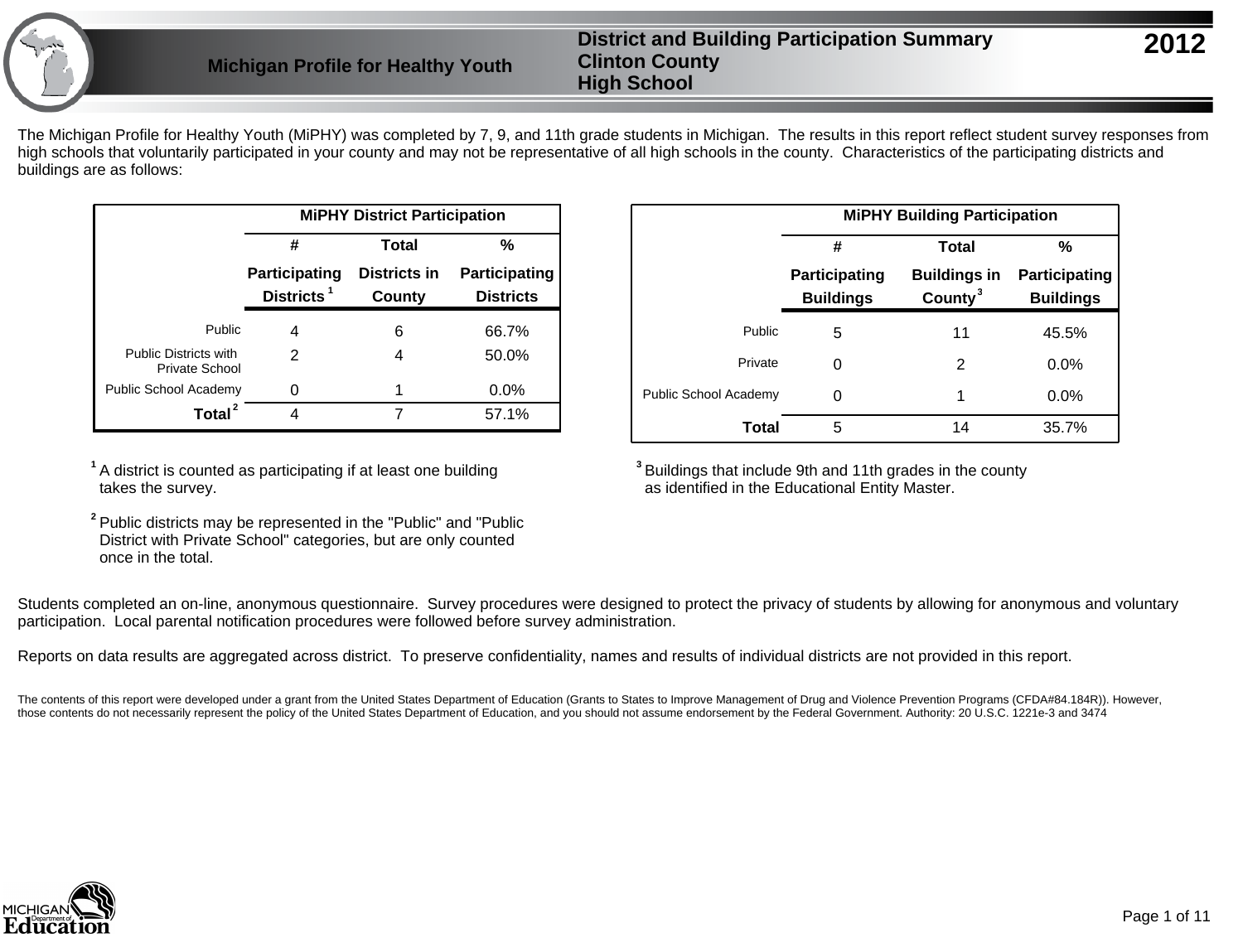The Michigan Profile for Healthy Youth (MiPHY) was completed by 7, 9, and 11th grade students in Michigan. The results in this report reflect student survey responses from high schools that voluntarily participated in your county and may not be representative of all high school students in the county. School buildings are identified in the county by the Educational Entity Master. Characteristics of the participating high school students are as follows:

|                         | N    | <b>Missing</b> | %      |                  | N   | <b>Missing</b> | %     |                         | N   | <b>Missing</b> | %     |
|-------------------------|------|----------------|--------|------------------|-----|----------------|-------|-------------------------|-----|----------------|-------|
| County (9 & 11th grade) | 1006 | 36             | 100.0% | Gender           |     |                |       | <b>Race / Ethnicity</b> |     |                |       |
|                         |      |                |        | Males            | 515 | 22             | 51.2% | American Indian         | 13  | 2              | 1.3%  |
| Grade                   |      |                |        | Females          | 485 | 13             | 48.2% | Arab/Chaldean           | 15  | 0              | 1.5%  |
| 9th Grade               | 558  | 4              | 55.5%  |                  |     |                |       | Asian                   | 10  | 3              | 1.0%  |
| 11th Grade              | 448  | 8              | 44.5%  | <b>Academics</b> |     |                |       | <b>Black</b>            | 16  |                | 1.6%  |
|                         |      |                |        | As/Bs            | 803 | 17             | 79.8% | Hispanic/Latino         | 70  | 10             | 7.0%  |
|                         |      |                |        | Ds/Fs            | 38  | 9              | 3.8%  | White                   | 840 | 19             | 83.5% |

Students completed an on-line, anonymous questionnaire. Survey procedures were designed to protect the privacy of students by allowing for anonymous and voluntary participation. Local parental notification procedures were followed before survey administration.

Reports on data results are available by risk behavior and domain and are aggregated by each of the above subgroups, if possible. Results of any category are suppressed if less than 10 valid student responses are available and is identified by a "-." Comparison statewide data are provided from the Michigan Youth Risk Behavior Survey.

Notes and aggregation information:

N = Number of unweighted valid student surveys. Valid surveys are those containing at least 20 or more complete responses after data cleaning.

Missing = number of non-valid student surveys that were removed due to data cleaning rules.

 $% =$  the unweighted percentage of valid student surveys.

Academics uses student self-report of grades earned in school to estimate academic achievement. Students with high grades are those who report getting mostly As and mostly Bs; students with low grades are those who report getting mostly Ds and mostly Fs.

Race/ethnicity was assessed through use of questions taken directly from the Youth Risk Behavior Survey developed by the Centers for Disease Control and Prevention. Students can select more than one race option. For this summary, students were classified as American Indian, Asian, Black (non-Hispanic), or White (non-Hispanic) if they only selected the respective group. Students were classified as Hispanic/Latino if they answered yes to, "Are you Hispanic or Latino?" Students were classified as Arab/Chaldean if they answered yes to "Are you Arab or Chaldean?" Dissaggregation of the race/ethnicity categories for those who indicated, "Native Hawaiian or Other Pacific Islander" and Multiple Race (includes students who selected more than one race category and answered no to, "Are you Hispanic or Latino?" or no to "Are you Arab or Chaldean?") has been suppressed.

 The contents of this report were developed under a grant from the United States Department of Education (Grants to States to Improve Management of Drug and Violence Prevention Programs (CFDA#84.184R)). However, those contents do not necessarily represent the policy of the United States Department of Education, and you should not assume endorsement by the Federal Government. Authority: 20 U.S.C. 1221e-3 and 3474

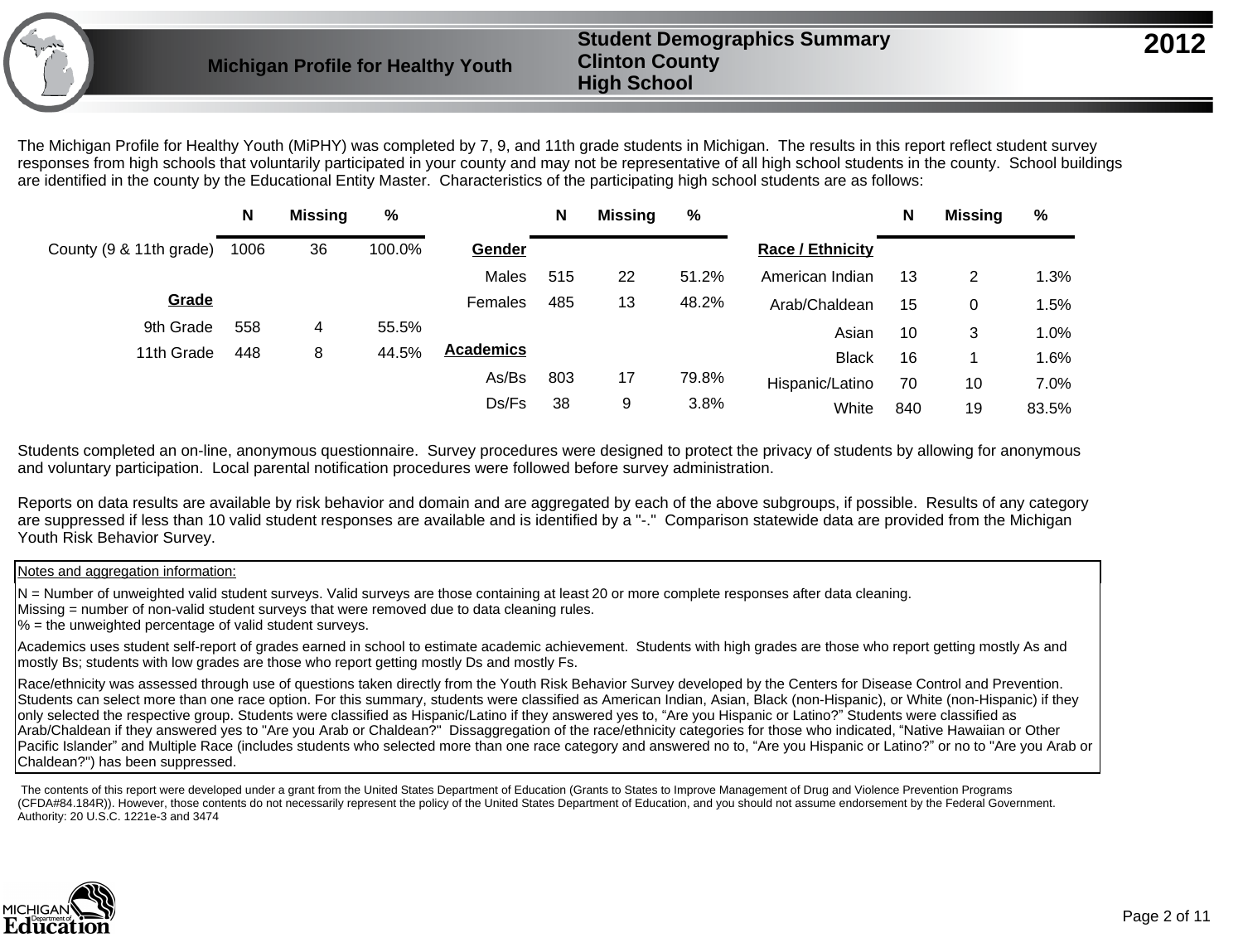

#### **Summary Table Clinton County High School**

# **Alcohol and Other Drugs**

|                                                                                                            |                           |                     |                | Grade          |                | Gender         |               |                |               | <b>Race/Ethnicity</b> |              |                   |                | <b>Academics</b> |
|------------------------------------------------------------------------------------------------------------|---------------------------|---------------------|----------------|----------------|----------------|----------------|---------------|----------------|---------------|-----------------------|--------------|-------------------|----------------|------------------|
|                                                                                                            | 2009<br>YRBS <sup>1</sup> | County <sup>2</sup> | 9              | 11             | M              | F              | <b>Black</b>  | White          | Hispanic      | American<br>Indian    | Asian        | Arab/<br>Chaldean | As/Bs          | Ds/Fs            |
| <b>ATTITUDES TOWARD ALCOHOL</b>                                                                            |                           |                     |                |                |                |                |               |                |               |                       |              |                   |                |                  |
| Percentage of students who reported<br>sort of easy or very easy to get alcohol                            | N/A                       | 67.5%<br>(666)      | 60.1%<br>(329) | 76.8%<br>(337) | 68.2%<br>(343) | 66.7%<br>(318) | 50.0%<br>(8)  | 67.4%<br>(556) | 78.3%<br>(54) | 58.3%<br>(7)          | 70.0%<br>(7) | 60.0%<br>(9)      | 66.5%<br>(525) | 75.0%<br>(27)    |
| Percentage of students who reported<br>regular alcohol use to be a moderate or<br>great risk               | N/A                       | 70.0%<br>(696)      | 71.3%<br>(395) | 68.4%<br>(301) | 61.6%<br>(314) | 79.1%<br>(378) | 66.7%<br>(10) | 71.0%<br>(590) | 68.6%<br>(48) | 50.0%<br>(6)          | 90.0%<br>(9) | 60.0%<br>(9)      | 73.7%<br>(587) | 56.8%<br>(21)    |
| Percentage of students who reported<br>alcohol use by peers to be wrong or<br>very wrong                   | N/A                       | 61.7%<br>(610)      | 71.0%<br>(390) | 50.1%<br>(220) | 60.4%<br>(306) | 63.4%<br>(301) | 68.8%<br>(11) | 63.2%<br>(521) | 43.5%<br>(30) | 58.3%<br>(7)          | 70.0%<br>(7) | 33.3%<br>(5)      | 63.5%<br>(503) | 44.4%<br>(16)    |
| Percentage of students who reported<br>their parents felt regular alcohol use to<br>be wrong or very wrong | N/A                       | 85.8%<br>(844)      | 88.8%<br>(486) | 81.9%<br>(358) | 83.2%<br>(421) | 89.0%<br>(420) | 75.0%<br>(12) | 87.1%<br>(717) | 76.5%<br>(52) | 75.0%<br>(9)          | 80.0%<br>(8) | 53.3%<br>(8)      | 87.7%<br>(690) | 70.3%<br>(26)    |
| Percentage of students who reported<br>they thought all of their friends had been<br>drunk recently        | N/A                       | 6.5%<br>(64)        | 4.7%<br>(26)   | 8.7%<br>(38)   | 8.1%<br>(41)   | 4.4%<br>(21)   | 25.0%<br>(4)  | 5.7%<br>(47)   | 7.1%<br>(5)   | 16.7%<br>(2)          | 0.0%<br>(0)  | 6.7%<br>(1)       | 5.1%<br>(40)   | 23.7%<br>(9)     |
| Percentage of students who reported<br>they thought most of their friends had<br>been drunk recently       | N/A                       | 11.9%<br>(118)      | 6.7%<br>(37)   | 18.5%<br>(81)  | 13.2%<br>(67)  | 10.5%<br>(50)  | 12.5%<br>(2)  | 11.2%<br>(92)  | 15.7%<br>(11) | 25.0%<br>(3)          | 20.0%<br>(2) | 0.0%<br>(0)       | 10.5%<br>(83)  | 13.2%<br>(5)     |
| Percentage of students who reported<br>they thought some of their friends had<br>been drunk recently       | N/A                       | 36.5%<br>(361)      | 30.0%<br>(165) | 44.7%<br>(196) | 32.7%<br>(166) | 40.8%<br>(194) | 18.8%<br>(3)  | 36.0%<br>(297) | 48.6%<br>(34) | 16.7%<br>(2)          | 40.0%<br>(4) | 53.3%<br>(8)      | 36.4%<br>(288) | 31.6%<br>(12)    |
| Percentage of students who reported<br>they thought none of their friends had<br>been drunk recently       | N/A                       | 45.0%<br>(445)      | 58.5%<br>(322) | 28.1%<br>(123) | 46.0%<br>(233) | 44.2%<br>(210) | 43.8%<br>(7)  | 47.1%<br>(388) | 28.6%<br>(20) | 41.7%<br>(5)          | 40.0%<br>(4) | 40.0%<br>(6)      | 48.1%<br>(381) | 31.6%<br>(12)    |

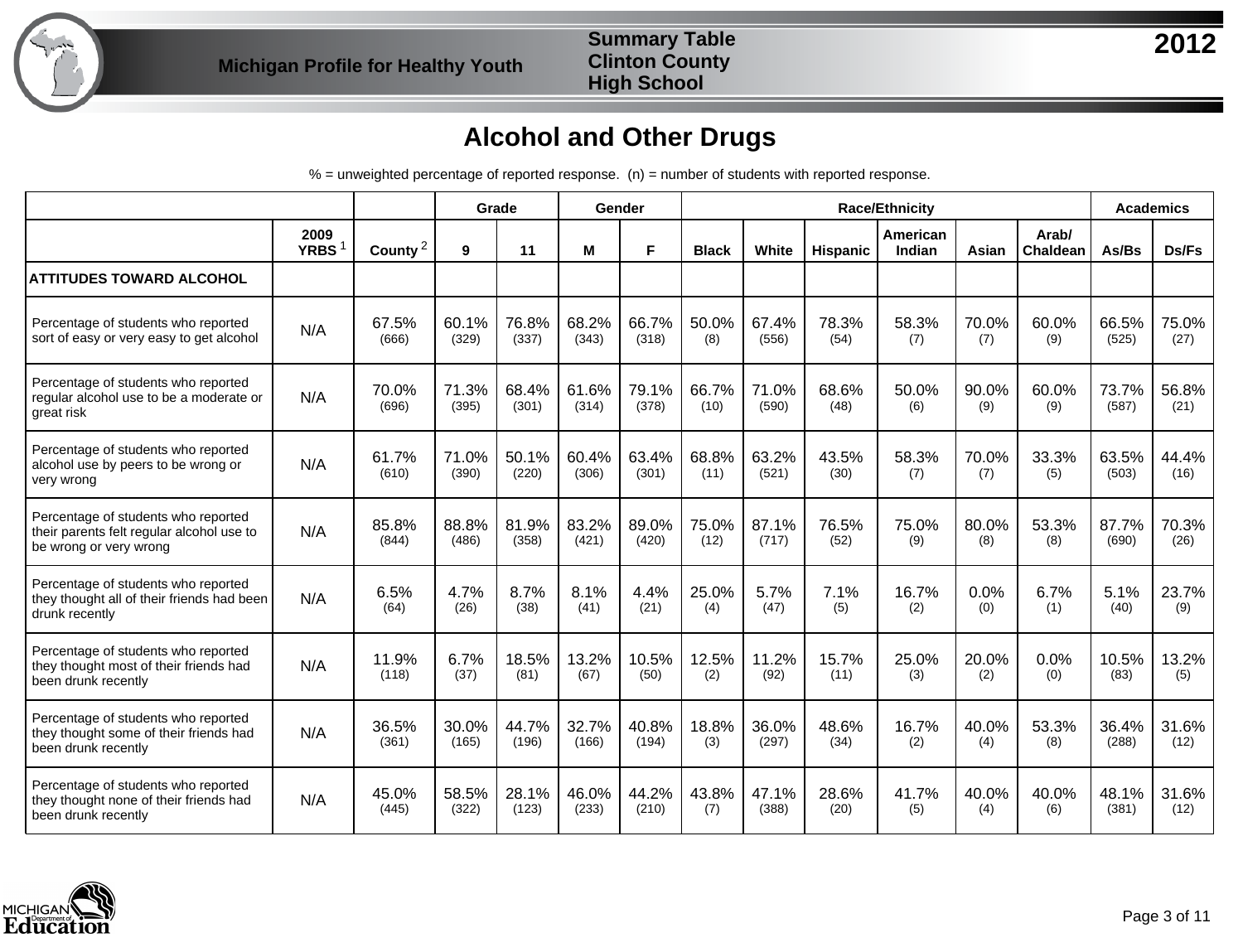|                                                                                                                                                             |                     |                     |                | Grade          |                | <b>Gender</b>  |                |                |                 | <b>Race/Ethnicity</b> |                |                          | <b>Academics</b> |               |
|-------------------------------------------------------------------------------------------------------------------------------------------------------------|---------------------|---------------------|----------------|----------------|----------------|----------------|----------------|----------------|-----------------|-----------------------|----------------|--------------------------|------------------|---------------|
|                                                                                                                                                             | 2009<br><b>YRBS</b> | County <sup>2</sup> | 9              | 11             | M              | F.             | <b>Black</b>   | White          | <b>Hispanic</b> | American<br>Indian    | Asian          | Arab/<br><b>Chaldean</b> | As/Bs            | Ds/Fs         |
| <b>ALCOHOL</b>                                                                                                                                              |                     |                     |                |                |                |                |                |                |                 |                       |                |                          |                  |               |
| Percentage of students who ever drank<br>alcohol (lifetime)                                                                                                 | 68.8%               | 39.3%<br>(350)      | 27.8%<br>(140) | 54.3%<br>(210) | 38.1%<br>(169) | 40.2%<br>(177) | 38.5%<br>(5)   | 37.9%<br>(284) | 57.4%<br>(31)   | 41.7%<br>(5)          |                | 36.4%<br>(4)             | 35.4%<br>(255)   | 60.0%<br>(18) |
| Percentage of students who had their<br>first drink of alcohol other than a few<br>sips before age 13 years (age of onset)                                  | 18.8%               | 9.4%<br>(84)        | 9.9%<br>(50)   | 8.8%<br>(34)   | 9.9%<br>(44)   | 8.6%<br>(38)   | 7.7%<br>(1)    | 7.9%<br>(59)   | 22.2%<br>(12)   | 16.7%<br>(2)          |                | 9.1%<br>(1)              | 6.4%<br>(46)     | 26.7%<br>(8)  |
| Average age of first alcohol use (Note:<br>Not a percentage)                                                                                                | N/A                 | 13.6<br>(350)       | 12.5<br>(140)  | 14.3<br>(210)  | 13.5<br>(169)  | 13.7<br>(177)  | $\sim$         | 13.8<br>(284)  | 12.9<br>(31)    |                       |                |                          | 13.8<br>(255)    | 12.8<br>(18)  |
| Percentage of students who had at least<br>one drink of alcohol during the past 30<br>days (recent)                                                         | 37.0%               | 21.3%<br>(189)      | 13.1%<br>(66)  | 31.9%<br>(123) | 17.9%<br>(80)  | 24.3%<br>(106) | 23.1%<br>(3)   | 19.6%<br>(147) | 40.4%<br>(21)   | 33.3%<br>(4)          |                | 18.2%<br>(2)             | 19.3%<br>(139)   | 33.3%<br>(10) |
| Percentage of students who have ever<br>been drunk (lifetime)                                                                                               | N/A                 | 25.8%<br>(228)      | 12.7%<br>(63)  | 42.6%<br>(165) | 24.3%<br>(107) | 27.2%<br>(119) | 25.0%<br>(3)   | 24.3%<br>(181) | 42.6%<br>(23)   | 33.3%<br>(4)          | $\blacksquare$ | 27.3%<br>(3)             | 22.4%<br>(161)   | 36.7%<br>(11) |
| Percentage of students who got drunk<br>for the first time before age 13 years<br>(age of onset)                                                            | N/A                 | 3.6%<br>(32)        | 3.4%<br>(17)   | 3.9%<br>(15)   | 4.1%<br>(18)   | 3.2%<br>(14)   | 0.0%<br>(0)    | 2.7%<br>(20)   | 13.0%<br>(7)    | 8.3%<br>(1)           |                | 9.1%<br>(1)              | 2.2%<br>(16)     | 10.0%<br>(3)  |
| Average age of first time being drunk<br>(Note: Not a percentage)                                                                                           | N/A                 | 14.1<br>(228)       | 12.9<br>(63)   | 14.6<br>(165)  | 13.9<br>(107)  | 14.3<br>(119)  | $\blacksquare$ | 14.4<br>(181)  | 13.4<br>(23)    |                       |                |                          | 14.5<br>(161)    | 13.6<br>(11)  |
| Percentage of students who had five or<br>more drinks of alcohol in a row, that is,<br>within a couple of hours, during the past<br>30 days (binge)         | 23.2%               | 12.8%<br>(114)      | 7.2%<br>(36)   | 20.2%<br>(78)  | 12.5%<br>(56)  | 12.8%<br>(56)  | 7.7%<br>(1)    | 11.5%<br>(86)  | 22.2%<br>(12)   | 25.0%<br>(3)          |                | 9.1%<br>(1)              | 11.0%<br>(79)    | 30.0%<br>(9)  |
| Percentage of students who had at least<br>one drink of alcohol on school property<br>during the past 30 days                                               | 3.7%                | 1.6%<br>(14)        | 0.4%<br>(2)    | 3.1%<br>(12)   | 2.5%<br>(11)   | 0.7%<br>(3)    | 0.0%<br>(0)    | 1.2%<br>(9)    | 3.8%<br>(2)     | 8.3%<br>(1)           |                | 9.1%<br>(1)              | 0.8%<br>(6)      | 6.7%<br>(2)   |
| Among students who drank recently, the<br>percentage who usually got their own<br>alcohol by buying it in a store or gas<br>station during the past 30 days | 6.0%                | 4.3%<br>(8)         | 1.6%<br>(1)    | 5.8%<br>(7)    | 9.0%<br>(7)    | 1.0%<br>(1)    |                | 4.2%<br>(6)    | 4.8%<br>(1)     |                       |                |                          | 3.7%<br>(5)      |               |

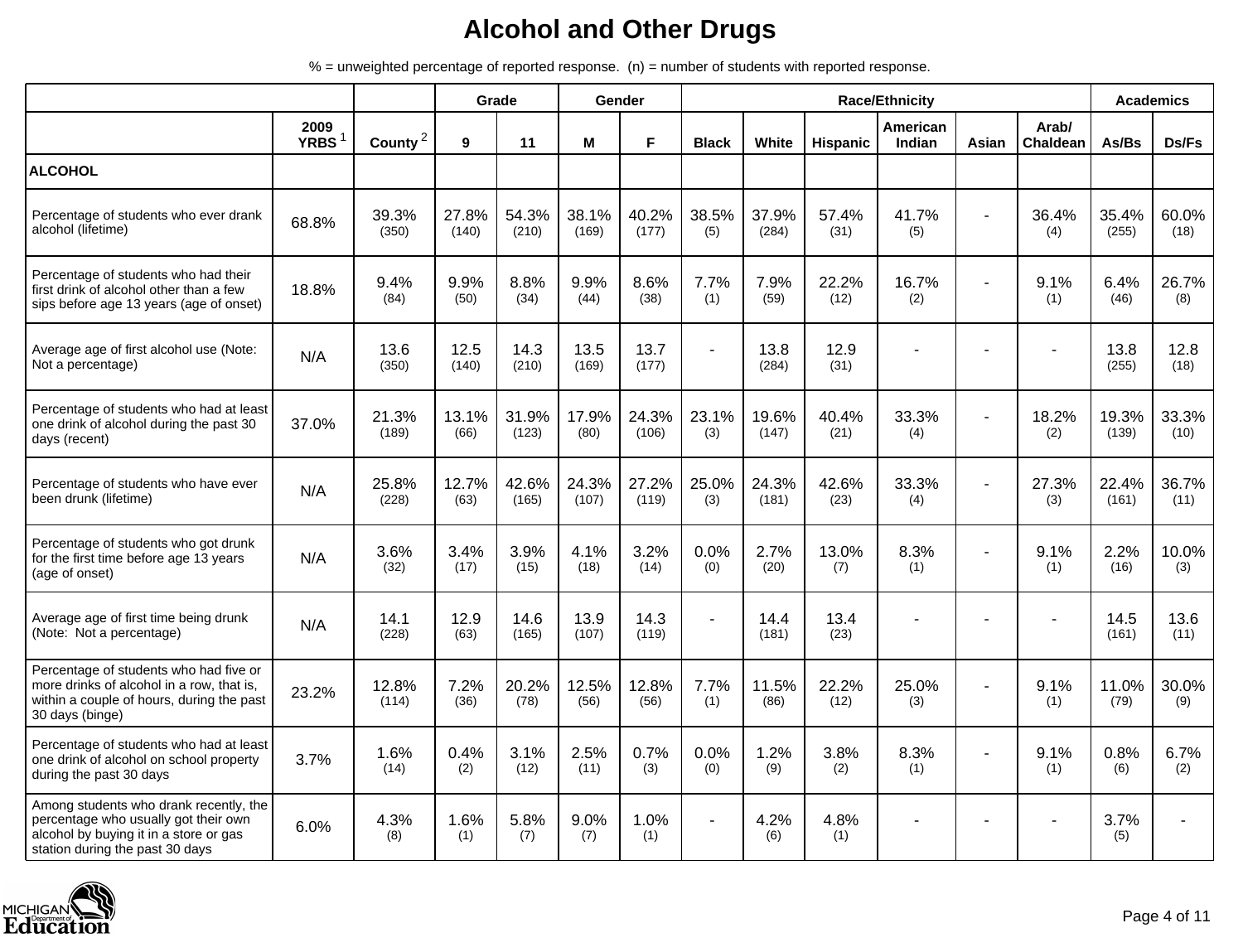|                                                                                                                                                                                            |                           |                |               | Grade         |               | Gender        |                |                |                 | <b>Race/Ethnicity</b> |       |                          | <b>Academics</b> |       |
|--------------------------------------------------------------------------------------------------------------------------------------------------------------------------------------------|---------------------------|----------------|---------------|---------------|---------------|---------------|----------------|----------------|-----------------|-----------------------|-------|--------------------------|------------------|-------|
|                                                                                                                                                                                            | 2009<br>YRBS <sup>1</sup> | County $^2$    | 9             | 11            | M             | F             | <b>Black</b>   | White          | <b>Hispanic</b> | American<br>Indian    | Asian | Arab/<br><b>Chaldean</b> | As/Bs            | Ds/Fs |
| Among students who drank recently, the<br>percentage who usually got their own<br>alcohol by buying it at a restaurant, bar,<br>or club during the past 30 days                            | 2.0%                      | 0.0%<br>(0)    | 0.0%<br>(0)   | 0.0%<br>(0)   | 0.0%<br>(0)   | 0.0%<br>(0)   | ä,             | 0.0%<br>(0)    | 0.0%<br>(0)     |                       |       |                          | 0.0%<br>(0)      |       |
| Among students who drank recently, the<br>percentage who usually got their own<br>alcohol by buying it at a public event<br>such as a concert or sporting event<br>during the past 30 days | 2.0%                      | 0.5%<br>(1)    | 0.0%<br>(0)   | 0.8%<br>(1)   | 1.3%<br>(1)   | 0.0%<br>(0)   | ä,             | 0.0%<br>(0)    | 0.0%<br>(0)     |                       |       |                          | 0.0%<br>(0)      |       |
| Among students who drank recently, the<br>percentage who usually got their own<br>alcohol by giving someone else money<br>to buy it during the past 30 days                                | 30.0%                     | 20.1%<br>(37)  | 9.4%<br>(6)   | 25.8%<br>(31) | 19.2%<br>(15) | 20.4%<br>(21) | $\blacksquare$ | 20.8%<br>(30)  | 23.8%<br>(5)    |                       |       |                          | 21.3%<br>(29)    |       |
| Among students who drank recently, the<br>percentage who usually got their own<br>alcohol by someone giving it to them<br>during the past 30 days                                          | 32.0%                     | 46.7%<br>(86)  | 48.4%<br>(31) | 45.8%<br>(55) | 39.7%<br>(31) | 51.5%<br>(53) |                | 46.5%<br>(67)  | 42.9%<br>(9)    |                       |       |                          | 50.0%<br>(68)    |       |
| Among students who drank recently, the<br>percentage who usually got their own<br>alcohol by taking it from a store during<br>the past 30 days                                             | N/A                       | 0.0%<br>(0)    | 0.0%<br>(0)   | 0.0%<br>(0)   | 0.0%<br>(0)   | 0.0%<br>(0)   | ÷,             | 0.0%<br>(0)    | 0.0%<br>(0)     |                       |       |                          | 0.0%<br>(0)      |       |
| Among students who drank recently, the<br>percentage who usually got their own<br>alcohol by taking it from a family<br>member during the past 30 days                                     | N/A                       | 15.2%<br>(28)  | 23.4%<br>(15) | 10.8%<br>(13) | 14.1%<br>(11) | 16.5%<br>(17) | ۰              | 13.9%<br>(20)  | 19.0%<br>(4)    |                       |       |                          | 13.2%<br>(18)    |       |
| Among students who drank recently, the<br>percentage who usually got their own<br>alcohol by some other way than the<br>question options provided during the<br>past 30 days               | 20.0%                     | 13.0%<br>(24)  | 17.2%<br>(11) | 10.8%<br>(13) | 16.7%<br>(13) | 10.7%<br>(11) | ä,             | 14.6%<br>(21)  | 9.5%<br>(2)     |                       |       |                          | 11.8%<br>(16)    |       |
| Among students who drank recently, the<br>percentage who usually drank alcohol at<br>home during the past 30 days                                                                          | N/A                       | 26.5%<br>(49)  | 38.5%<br>(25) | 20.0%<br>(24) | 29.5%<br>(23) | 24.0%<br>(25) | ۰              | 25.7%<br>(37)  | 33.3%<br>(7)    |                       |       |                          | 24.8%<br>(34)    |       |
| Among students who drank recently, the<br>percentage who usually drank alcohol at<br>another person's home during the past<br>30 days                                                      | N/A                       | 70.3%<br>(130) | 60.0%<br>(39) | 75.8%<br>(91) | 66.7%<br>(52) | 74.0%<br>(77) |                | 70.1%<br>(101) | 66.7%<br>(14)   |                       |       |                          | 71.5%<br>(98)    |       |
| Among students who drank recently, the<br>percentage who usually drank alcohol<br>while riding in or driving a car or other<br>vehicle during the past 30 days                             | N/A                       | 0.5%<br>(1)    | 0.0%<br>(0)   | 0.8%<br>(1)   | 0.0%<br>(0)   | 1.0%<br>(1)   |                | 0.7%<br>(1)    | 0.0%<br>(0)     |                       |       |                          | 0.7%<br>(1)      |       |

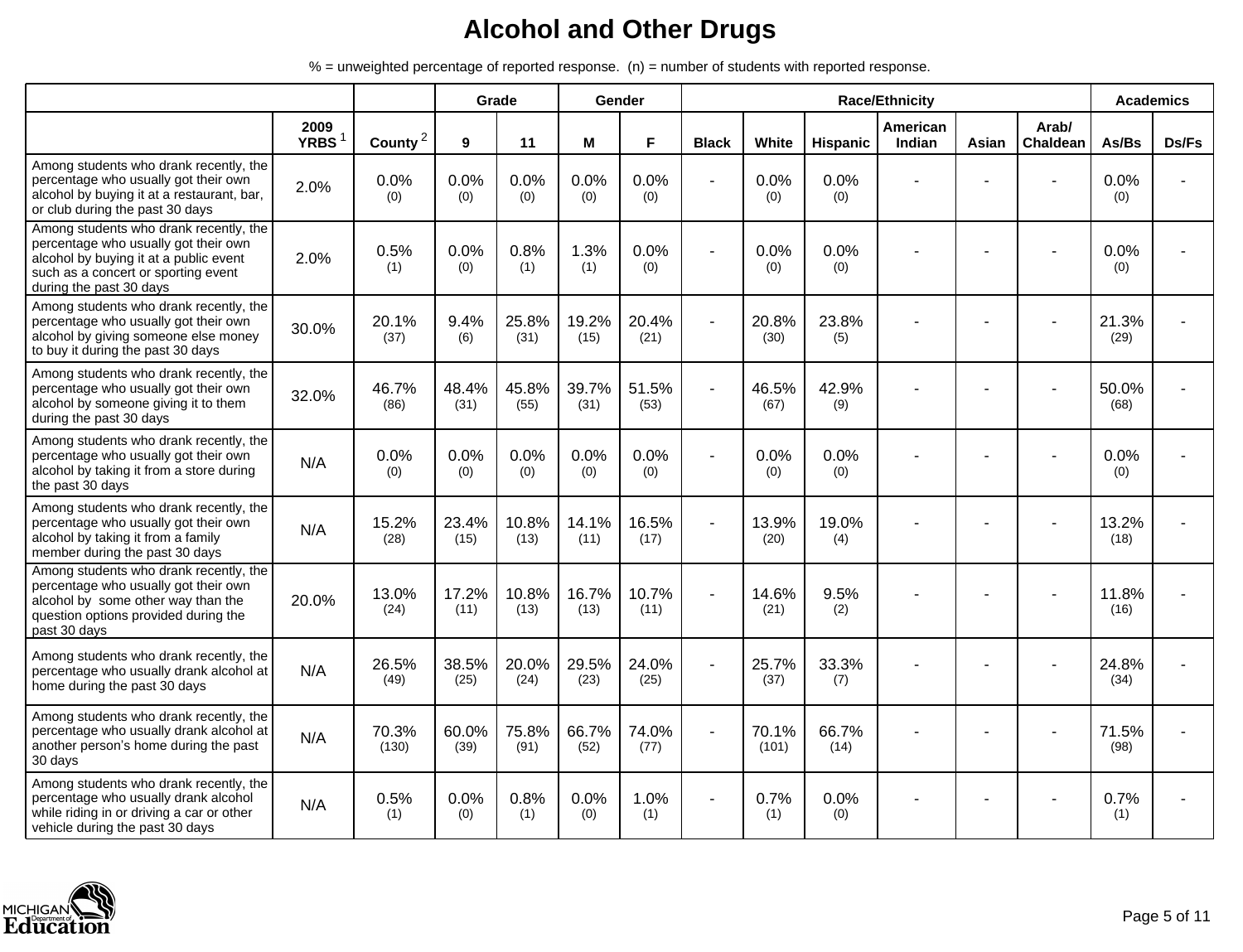|                                                                                                                                                                      |                     |                     |                | Grade          |                | Gender         |                |                |                 | <b>Race/Ethnicity</b>     |              |                          | <b>Academics</b> |               |
|----------------------------------------------------------------------------------------------------------------------------------------------------------------------|---------------------|---------------------|----------------|----------------|----------------|----------------|----------------|----------------|-----------------|---------------------------|--------------|--------------------------|------------------|---------------|
|                                                                                                                                                                      | 2009<br><b>YRBS</b> | County <sup>2</sup> | 9              | 11             | M              | F              | <b>Black</b>   | White          | <b>Hispanic</b> | American<br><b>Indian</b> | Asian        | Arab/<br><b>Chaldean</b> | As/Bs            | Ds/Fs         |
| Among students who drank recently, the<br>percentage who usually drank alcohol at<br>a restaurant, bar, or club during the past<br>30 days                           | N/A                 | 0.5%<br>(1)         | 0.0%<br>(0)    | 0.8%<br>(1)    | 1.3%<br>(1)    | 0.0%<br>(0)    | $\blacksquare$ | 0.7%<br>(1)    | 0.0%<br>(0)     |                           |              |                          | 0.7%<br>(1)      |               |
| Among students who drank recently, the<br>percentage who usually drank alcohol at<br>a public place such as a park, beach, or<br>parking lot during the past 30 days | N/A                 | 1.6%<br>(3)         | 1.5%<br>(1)    | 1.7%<br>(2)    | 1.3%<br>(1)    | 1.0%<br>(1)    |                | 2.1%<br>(3)    | 0.0%<br>(0)     |                           |              |                          | 1.5%<br>(2)      |               |
| Among students who drank recently, the<br>percentage who usually drank alcohol at<br>a public event such as a concert or<br>sporting event during the past 30 days   | N/A                 | 0.5%<br>(1)         | 0.0%<br>(0)    | 0.8%<br>(1)    | 1.3%<br>(1)    | 0.0%<br>(0)    |                | 0.7%<br>(1)    | 0.0%<br>(0)     |                           |              |                          | 0.7%<br>(1)      |               |
| Among students who drank recently, the<br>percentage who usually drank alcohol<br>on school property during the past 30<br>days                                      | N/A                 | 0.0%<br>(0)         | 0.0%<br>(0)    | 0.0%<br>(0)    | 0.0%<br>(0)    | 0.0%<br>(0)    | ٠              | 0.0%<br>(0)    | 0.0%<br>(0)     |                           |              |                          | 0.0%<br>(0)      |               |
| Percentage of students who rode in a<br>car or other vehicle driven by someone<br>who had been drinking alcohol one or<br>more times during the past 30 days         | 27.5%               | 18.8%<br>(189)      | 17.9%<br>(100) | 19.9%<br>(89)  | 18.5%<br>(95)  | 19.0%<br>(92)  | 18.8%<br>(3)   | 17.8%<br>(149) | 22.9%<br>(16)   | 46.2%<br>(6)              | 30.0%<br>(3) | 33.3%<br>(5)             | 17.3%<br>(139)   | 34.2%<br>(13) |
| Percentage of students who drove a car<br>or other vehicle when they had been<br>drinking alcohol one or more times<br>during the past 30 days                       | 8.4%                | 5.1%<br>(51)        | 3.2%<br>(18)   | 7.4%<br>(33)   | 7.2%<br>(37)   | 2.9%<br>(14)   | 6.7%<br>(1)    | 4.3%<br>(36)   | 11.6%<br>(8)    | 15.4%<br>(2)              | 10.0%<br>(1) | 20.0%<br>(3)             | 4.1%<br>(33)     | 10.5%<br>(4)  |
| <b>ATTITUDES TOWARD OTHER</b><br><b>DRUGS</b>                                                                                                                        |                     |                     |                |                |                |                |                |                |                 |                           |              |                          |                  |               |
| Percentage of students who reported<br>sort of easy or very easy to get<br>marijuana                                                                                 | N/A                 | 42.8%<br>(422)      | 33.2%<br>(181) | 54.9%<br>(241) | 47.1%<br>(237) | 38.4%<br>(183) | 40.0%<br>(6)   | 41.4%<br>(342) | 53.6%<br>(37)   | 36.4%<br>(4)              | 50.0%<br>(5) | 40.0%<br>(6)             | 39.3%<br>(309)   | 61.1%<br>(22) |
| Percentage of students who reported<br>regular marijuana use to be a moderate<br>or great risk                                                                       | N/A                 | 68.3%<br>(679)      | 73.1%<br>(405) | 62.3%<br>(274) | 59.9%<br>(305) | 77.2%<br>(370) | 53.3%<br>(8)   | 70.0%<br>(582) | 51.4%<br>(36)   | 50.0%<br>(6)              | 80.0%<br>(8) | 60.0%<br>(9)             | 72.6%<br>(577)   | 40.5%<br>(15) |
| Percent of students who reported<br>methamphetamine use to be a<br>moderate or great risk                                                                            | N/A                 | 68.0%<br>(672)      | 64.9%<br>(357) | 71.9%<br>(315) | 65.2%<br>(330) | 70.8%<br>(337) | 60.0%<br>(9)   | 68.6%<br>(567) | 63.8%<br>(44)   | 66.7%<br>(8)              | 70.0%<br>(7) | 60.0%<br>(9)             | 70.4%<br>(556)   | 64.9%<br>(24) |
| Percentage of students who reported<br>marijuana use by peers to be wrong or<br>very wrong                                                                           | N/A                 | 72.0%<br>(707)      | 79.0%<br>(429) | 63.3%<br>(278) | 68.1%<br>(343) | 76.3%<br>(360) | 50.0%<br>(8)   | 74.3%<br>(611) | 55.2%<br>(37)   | 75.0%<br>(9)              | 80.0%<br>(8) | 60.0%<br>(9)             | 75.2%<br>(592)   | 41.7%<br>(15) |

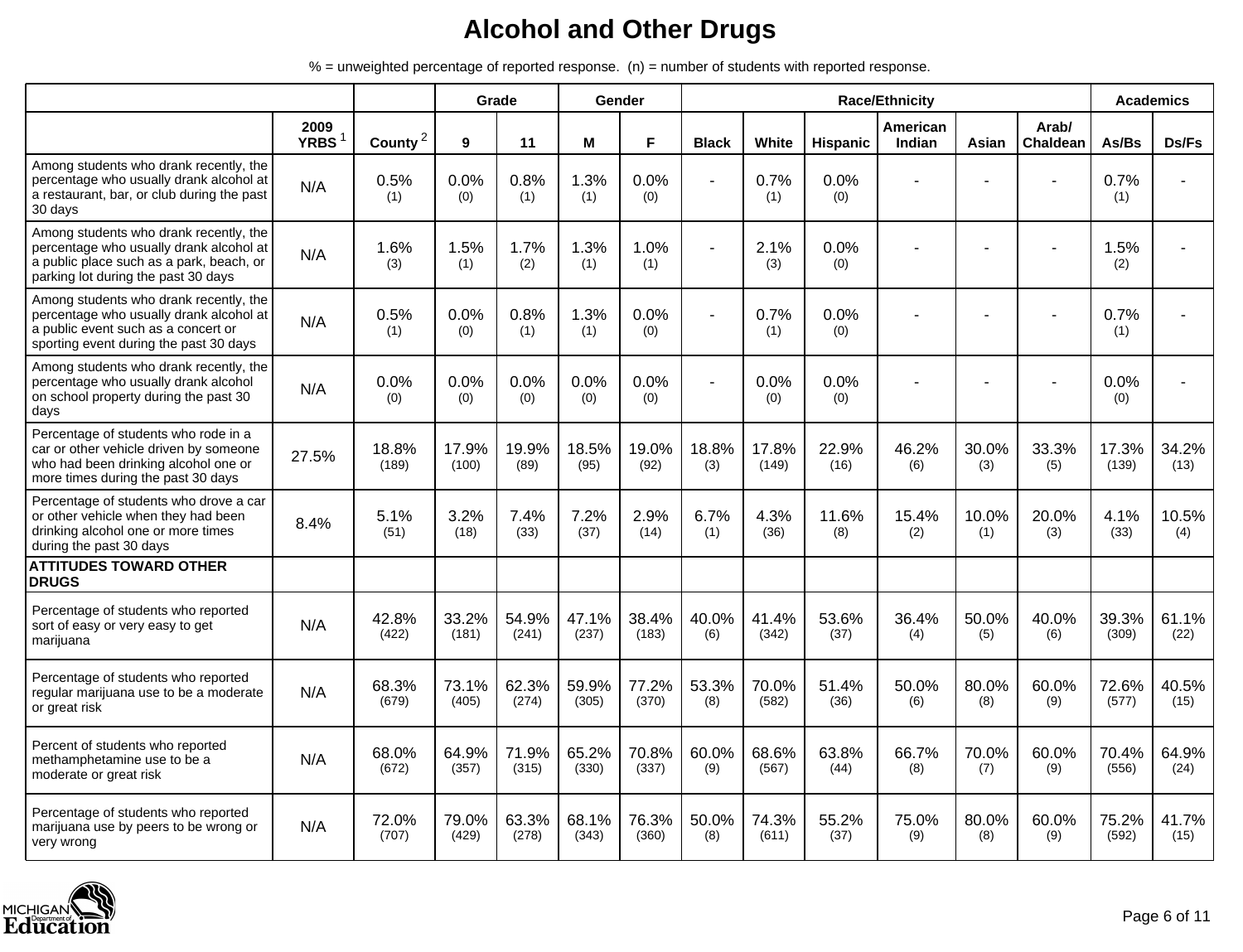|                                                                                                                                |                     |                     |                | Grade          |                | Gender         |                |                |                 | <b>Race/Ethnicity</b> |                |                   |                | <b>Academics</b> |
|--------------------------------------------------------------------------------------------------------------------------------|---------------------|---------------------|----------------|----------------|----------------|----------------|----------------|----------------|-----------------|-----------------------|----------------|-------------------|----------------|------------------|
|                                                                                                                                | 2009<br><b>YRBS</b> | County <sup>2</sup> | 9              | 11             | M              | F              | <b>Black</b>   | White          | <b>Hispanic</b> | American<br>Indian    | Asian          | Arab/<br>Chaldean | As/Bs          | Ds/Fs            |
| Percentage of students who have at<br>least one best friend who made a<br>commitment to stay drug free during the<br>past year | N/A                 | 73.0%<br>(686)      | 79.2%<br>(408) | 65.4%<br>(278) | 68.8%<br>(324) | 77.5%<br>(359) | 71.4%<br>(10)  | 72.7%<br>(575) | 73.4%<br>(47)   | 81.8%<br>(9)          | $\overline{a}$ | 71.4%<br>(10)     | 75.5%<br>(572) | 54.5%<br>(18)    |
| Percentage of students who reported<br>their parents felt marijuana use to be<br>wrong or very wrong                           | N/A                 | 91.8%<br>(900)      | 92.8%<br>(506) | 90.6%<br>(394) | 90.8%<br>(456) | 93.2%<br>(440) | 75.0%<br>(12)  | 93.3%<br>(764) | 79.4%<br>(54)   | 100.0%<br>(12)        | 90.0%<br>(9)   | 73.3%<br>(11)     | 93.2%<br>(732) | 78.4%<br>(29)    |
| Percentage of students who reported<br>they thought all of their friends had used<br>marijuana recently                        | N/A                 | 6.5%<br>(64)        | 5.1%<br>(28)   | 8.2%<br>(36)   | 8.9%<br>(45)   | 3.8%<br>(18)   | 18.8%<br>(3)   | 5.6%<br>(46)   | 10.0%<br>(7)    | 8.3%<br>(1)           | 10.0%<br>(1)   | 6.7%<br>(1)       | 4.8%<br>(38)   | 21.1%<br>(8)     |
| Percentage of students who reported<br>they thought most of their friends had<br>used marijuana recently                       | N/A                 | 8.5%<br>(84)        | 6.2%<br>(34)   | 11.4%<br>(50)  | 8.9%<br>(45)   | 8.1%<br>(38)   | 12.5%<br>(2)   | 7.4%<br>(61)   | 15.7%<br>(11)   | 16.7%<br>(2)          | 0.0%<br>(0)    | 6.7%<br>(1)       | 6.5%<br>(51)   | 18.4%<br>(7)     |
| Percentage of students who reported<br>they thought some of their friends had<br>used marijuana recently                       | N/A                 | 29.4%<br>(290)      | 24.7%<br>(135) | 35.4%<br>(155) | 30.7%<br>(156) | 28.2%<br>(133) | 18.8%<br>(3)   | 29.0%<br>(238) | 37.1%<br>(26)   | 25.0%<br>(3)          | 40.0%<br>(4)   | 26.7%<br>(4)      | 29.1%<br>(229) | 26.3%<br>(10)    |
| Percentage of students who reported<br>they thought none of their friends had<br>used marijuana recently                       | N/A                 | 55.5%<br>(547)      | 64.0%<br>(350) | 45.0%<br>(197) | 51.6%<br>(262) | 59.9%<br>(282) | 50.0%<br>(8)   | 58.0%<br>(476) | 37.1%<br>(26)   | 50.0%<br>(6)          | 50.0%<br>(5)   | 60.0%<br>(9)      | 59.6%<br>(470) | 34.2%<br>(13)    |
| <b>OTHER DRUGS</b>                                                                                                             |                     |                     |                |                |                |                |                |                |                 |                       |                |                   |                |                  |
| Percentage of students who ever tried<br>marijuana (lifetime)                                                                  | 36.5%               | 22.0%<br>(213)      | 13.8%<br>(75)  | 32.2%<br>(138) | 24.9%<br>(122) | 18.9%<br>(90)  | 43.8%<br>(7)   | 19.7%<br>(160) | 38.1%<br>(24)   | 25.0%<br>(3)          | 40.0%<br>(4)   | 30.8%<br>(4)      | 17.9%<br>(139) | 34.4%<br>(11)    |
| Percentage of students who tried<br>marijuana before age 13 years (age of<br>onset)                                            | 7.9%                | 4.9%<br>(48)        | 4.4%<br>(24)   | 5.6%<br>(24)   | 6.5%<br>(32)   | 3.4%<br>(16)   | 6.3%<br>(1)    | 3.4%<br>(28)   | 15.9%<br>(10)   | 8.3%<br>(1)           | 20.0%<br>(2)   | 15.4%<br>(2)      | 3.1%<br>(24)   | 6.3%<br>(2)      |
| Average age of first marijuana use<br>(Note: Not a percentage)                                                                 | N/A                 | 13.9<br>(213)       | 12.9<br>(75)   | 14.4<br>(138)  | 13.7<br>(122)  | 14.1<br>(90)   | $\overline{a}$ | 14.1<br>(160)  | 13.0<br>(24)    |                       |                |                   | 14.2<br>(139)  | 14.4<br>(11)     |
| Percentage of students who used<br>marijuana during the past 30 days<br>(recent)                                               | 20.7%               | 11.9%<br>(116)      | 7.0%<br>(38)   | 18.1%<br>(78)  | 13.9%<br>(69)  | 9.7%<br>(46)   | 18.8%<br>(3)   | 10.3%<br>(84)  | 23.4%<br>(15)   | 16.7%<br>(2)          | 10.0%<br>(1)   | 7.7%<br>(1)       | 10.1%<br>(79)  | 30.3%<br>(10)    |

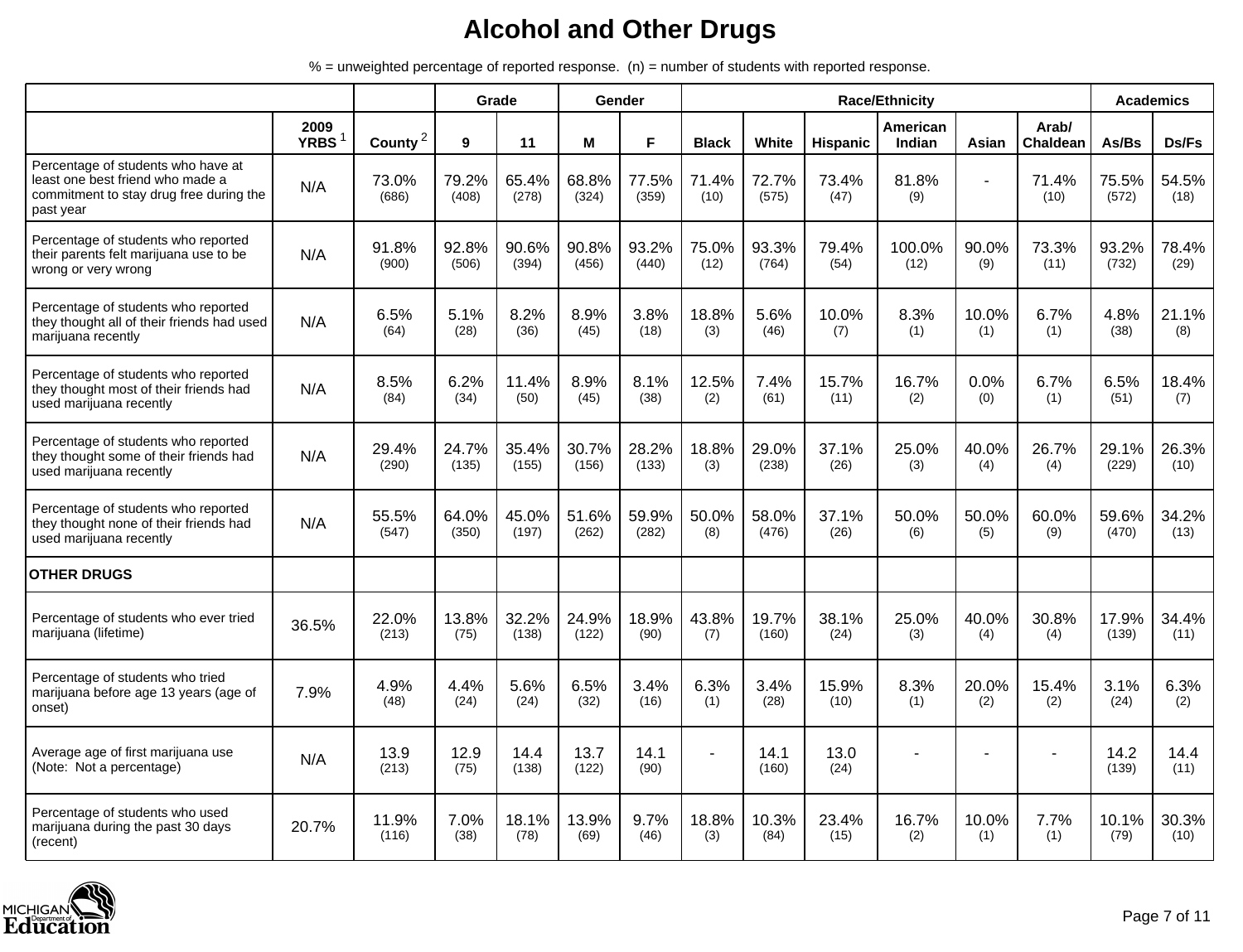|                                                                                                                                                                        |                     |                     |              | Grade        |              | Gender       |              |              |             | <b>Race/Ethnicity</b> |              |                   |              | <b>Academics</b> |
|------------------------------------------------------------------------------------------------------------------------------------------------------------------------|---------------------|---------------------|--------------|--------------|--------------|--------------|--------------|--------------|-------------|-----------------------|--------------|-------------------|--------------|------------------|
|                                                                                                                                                                        | 2009<br><b>YRBS</b> | County <sup>2</sup> | 9            | 11           | M            | F.           | <b>Black</b> | White        | Hispanic    | American<br>Indian    | Asian        | Arab/<br>Chaldean | As/Bs        | Ds/Fs            |
| Percentage of students who used<br>marijuana on school property during the<br>past 30 days                                                                             | 4.8%                | 1.4%<br>(14)        | 0.7%<br>(4)  | 2.3%<br>(10) | 2.0%<br>(10) | 0.8%<br>(4)  | 18.8%<br>(3) | 1.0%<br>(8)  | 1.6%<br>(1) | 0.0%<br>(0)           | 10.0%<br>(1) | 7.7%<br>(1)       | 0.8%<br>(6)  | 12.1%<br>(4)     |
| Percentage of students who used any<br>form of cocaine during the past 30 days<br>(recent)                                                                             | 2.9%                | 1.1%<br>(11)        | 0.9%<br>(5)  | 1.4%<br>(6)  | 1.8%<br>(9)  | 0.4%<br>(2)  | 6.7%<br>(1)  | 0.9%<br>(7)  | 1.5%<br>(1) | 0.0%<br>(0)           | 0.0%<br>(0)  | 0.0%<br>(0)       | 0.5%<br>(4)  | 8.8%<br>(3)      |
| Percentage of students who have taken<br>barbiturates without a doctor's<br>prescription during the past 30 days<br>(recent)                                           | 5.5%                | 1.4%<br>(14)        | 0.7%<br>(4)  | 2.3%<br>(10) | 1.4%<br>(7)  | 1.5%<br>(7)  | 6.7%<br>(1)  | 1.0%<br>(8)  | 4.5%<br>(3) | 8.3%<br>(1)           | 0.0%<br>(0)  | 0.0%<br>(0)       | 0.9%<br>(7)  | 2.9%<br>(1)      |
| Percentage of students who used heroin<br>one or more times during the past 30<br>days (recent)                                                                        | 3.4%                | 0.6%<br>(6)         | 0.2%<br>(1)  | 1.2%<br>(5)  | 1.2%<br>(6)  | 0.0%<br>(0)  | 12.5%<br>(2) | 0.4%<br>(3)  | 0.0%<br>(0) | 0.0%<br>(0)           |              | 0.0%<br>(0)       | 0.4%<br>(3)  | 3.0%<br>(1)      |
| Percentage of students who used club<br>drugs one or more times during the past<br>30 days (recent)                                                                    | 4.4%                | 1.2%<br>(12)        | 0.9%<br>(5)  | 1.6%<br>(7)  | 2.2%<br>(11) | 0.2%<br>(1)  | 12.5%<br>(2) | 0.9%<br>(7)  | 1.5%<br>(1) | 0.0%<br>(0)           | 0.0%<br>(0)  | 8.3%<br>(1)       | 0.9%<br>(7)  | 0.0%<br>(0)      |
| Percentage of students who sniffed<br>glue, or breathed the contents of spray<br>cans, or inhaled any paints or sprays to<br>get high during the past 30 days (recent) | N/A                 | 0.9%<br>(9)         | 0.7%<br>(4)  | 1.2%<br>(5)  | 1.2%<br>(6)  | 0.6%<br>(3)  | 13.3%<br>(2) | 0.6%<br>(5)  | 1.5%<br>(1) | 8.3%<br>(1)           | 0.0%<br>(0)  | 0.0%<br>(0)       | 0.6%<br>(5)  | 2.9%<br>(1)      |
| Percentage of students who used<br>methamphetamines one or more times<br>during the past 30 days (recent)                                                              | N/A                 | 0.5%<br>(5)         | 0.2%<br>(1)  | 0.9%<br>(4)  | 1.0%<br>(5)  | 0.0%<br>(0)  | 12.5%<br>(2) | 0.2%<br>(2)  | 1.5%<br>(1) | 0.0%<br>(0)           | 0.0%<br>(0)  | 7.7%<br>(1)       | 0.4%<br>(3)  | 0.0%<br>(0)      |
| Percentage of students who used<br>steroids one or more times during the<br>past 30 days (recent)                                                                      | 3.2%                | 0.5%<br>(5)         | 0.4%<br>(2)  | 0.7%<br>(3)  | 0.6%<br>(3)  | 0.4%<br>(2)  | 6.3%<br>(1)  | 0.4%<br>(3)  | 1.5%<br>(1) | 0.0%<br>(0)           | 0.0%<br>(0)  | 0.0%<br>(0)       | 0.5%<br>(4)  | 0.0%<br>(0)      |
| Percentage of students who used a<br>needle to inject any illegal drug into their<br>body one or more times during the past<br>30 days                                 | N/A                 | 0.4%<br>(4)         | 0.2%<br>(1)  | 0.7%<br>(3)  | 0.8%<br>(4)  | 0.0%<br>(0)  | 12.5%<br>(2) | 0.2%<br>(2)  | 0.0%<br>(0) | 0.0%<br>(0)           | 0.0%<br>(0)  | 0.0%<br>(0)       | 0.4%<br>(3)  | 0.0%<br>(0)      |
| Percentage or students who took a<br>prescription drug such as Ritalin,<br>Adderall, or Xanax without a doctor's<br>prescription during the past 30 days               | N/A                 | 3.7%<br>(36)        | 2.4%<br>(13) | 5.3%<br>(23) | 4.0%<br>(20) | 3.4%<br>(16) | 18.8%<br>(3) | 2.6%<br>(21) | 9.1%<br>(6) | 0.0%<br>(0)           | 10.0%<br>(1) | 8.3%<br>(1)       | 3.1%<br>(24) | 6.3%<br>(2)      |

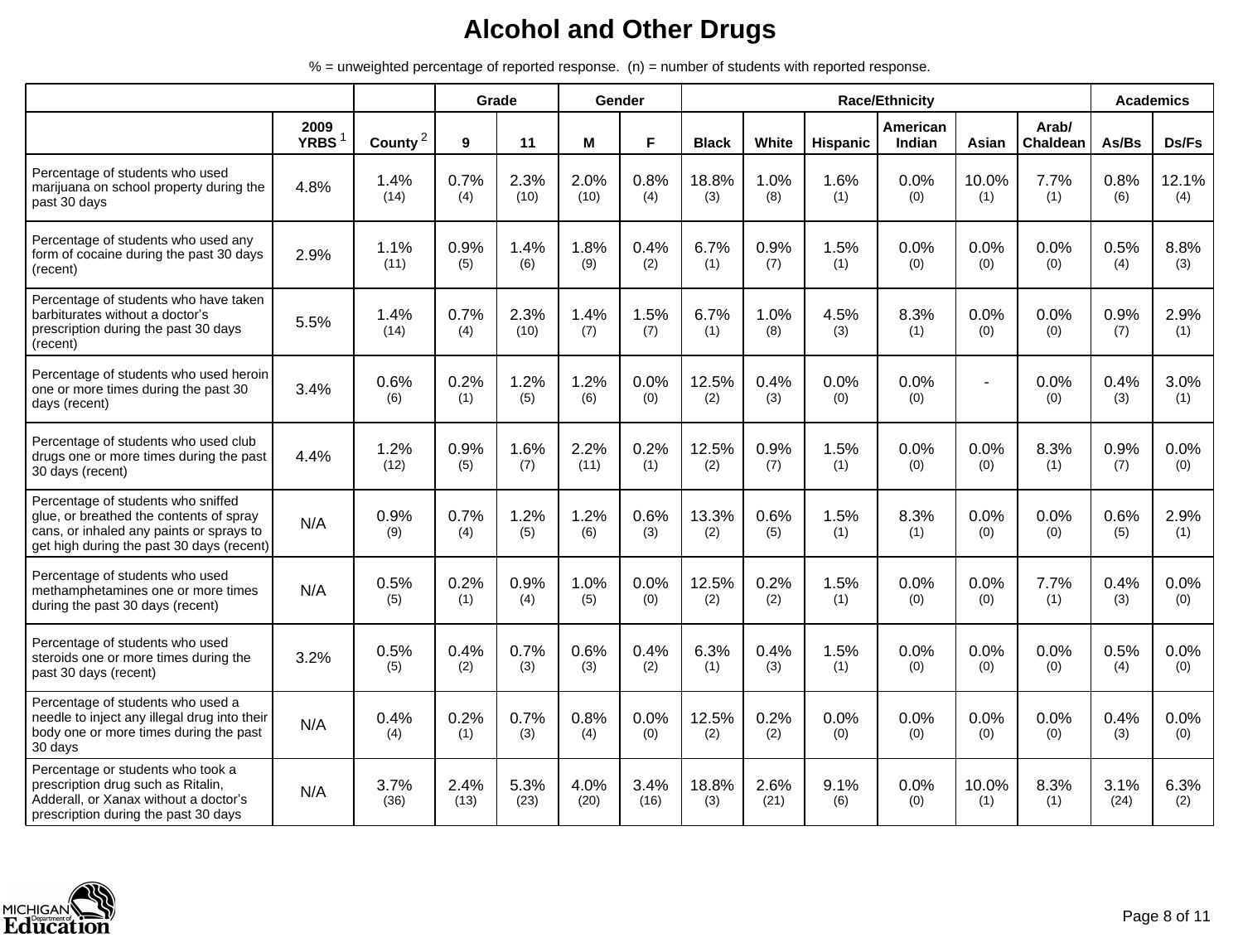|                                                                                                                                                                      |                  |                |                | Grade          |                | Gender         |              |                |                 | <b>Race/Ethnicity</b> |              |                   |                | <b>Academics</b> |
|----------------------------------------------------------------------------------------------------------------------------------------------------------------------|------------------|----------------|----------------|----------------|----------------|----------------|--------------|----------------|-----------------|-----------------------|--------------|-------------------|----------------|------------------|
|                                                                                                                                                                      | 2009<br>YRBS $1$ | County $^2$    | 9              | 11             | M              | F              | <b>Black</b> | White          | <b>Hispanic</b> | American<br>Indian    | Asian        | Arab/<br>Chaldean | As/Bs          | Ds/Fs            |
| Percentage or students who took<br>painkillers such as OxyContin, Codeine,<br>Percocet, or Tylenol III without a<br>doctor's prescription during the past 30<br>days | N/A              | 6.5%<br>(64)   | 5.8%<br>(32)   | 7.4%<br>(32)   | 5.6%<br>(28)   | 7.5%<br>(36)   | 18.8%<br>(3) | 5.7%<br>(47)   | 12.1%<br>(8)    | 16.7%<br>(2)          | 10.0%<br>(1) | 15.4%<br>(2)      | 6.0%<br>(47)   | 9.1%<br>(3)      |
| Percentage of students who were<br>offered, sold, or given an illegal drug on<br>school property by someone during the<br>past 12 months                             | 29.5%            | 12.0%<br>(116) | 11.7%<br>(62)  | 12.4%<br>(54)  | 12.9%<br>(63)  | 11.3%<br>(53)  | 21.4%<br>(3) | 11.2%<br>(91)  | 18.2%<br>(12)   | 18.2%<br>(2)          | 10.0%<br>(1) | 40.0%<br>(6)      | 10.1%<br>(78)  | 25.0%<br>(9)     |
| <b>GAMBLING</b>                                                                                                                                                      |                  |                |                |                |                |                |              |                |                 |                       |              |                   |                |                  |
| Percentage of students who made bets<br>or gambled during the past 30 days                                                                                           | N/A              | 13.6%<br>(136) | 8.1%<br>(45)   | 20.5%<br>(91)  | 16.4%<br>(84)  | 10.6%<br>(51)  | 18.8%<br>(3) | 11.9%<br>(99)  | 28.6%<br>(20)   | 16.7%<br>(2)          | 10.0%<br>(1) | 20.0%<br>(3)      | 11.5%<br>(92)  | 36.8%<br>(14)    |
| <b>SOCIAL NORMS: ALCOHOL</b>                                                                                                                                         |                  |                |                |                |                |                |              |                |                 |                       |              |                   |                |                  |
| Percentage of students that think none<br>(0%) of the students in their grade drank<br>alcohol sometime in the past month?                                           | N/A              | 9.8%<br>(93)   | 10.9%<br>(57)  | 8.4%<br>(36)   | 13.2%<br>(63)  | 6.2%<br>(29)   | 13.3%<br>(2) | 9.0%<br>(72)   | 15.9%<br>(10)   | 18.2%<br>(2)          |              | 21.4%<br>(3)      | 8.0%<br>(61)   | 11.8%<br>(4)     |
| Percentage of students that think few (1<br>-10%) of the students in their grade<br>drank alcohol sometime in the past<br>month?                                     | N/A              | 10.3%<br>(98)  | 13.0%<br>(68)  | 7.0%<br>(30)   | 13.2%<br>(63)  | 7.5%<br>(35)   | 20.0%<br>(3) | 10.3%<br>(82)  | 6.3%<br>(4)     | 9.1%<br>(1)           |              | 7.1%<br>(1)       | 10.3%<br>(79)  | 14.7%<br>(5)     |
| Percentage of students that think some<br>(11-30%) of the students in their grade<br>drank alcohol sometime in the past<br>month?                                    | N/A              | 21.3%<br>(202) | 24.9%<br>(130) | 16.9%<br>(72)  | 23.0%<br>(110) | 19.7%<br>(92)  | 13.3%<br>(2) | 20.9%<br>(167) | 19.0%<br>(12)   | 18.2%<br>(2)          |              | 14.3%<br>(2)      | 22.3%<br>(171) | 14.7%<br>(5)     |
| Percentage of students that think half or<br>less (31-50%) of the students in their<br>grade drank alcohol sometime in the<br>past month?                            | N/A              | 19.5%<br>(185) | 21.2%<br>(111) | 17.3%<br>(74)  | 18.8%<br>(90)  | 20.2%<br>(94)  | 20.0%<br>(3) | 20.1%<br>(161) | 20.6%<br>(13)   | 0.0%<br>(0)           |              | 14.3%<br>(2)      | 20.6%<br>(158) | 11.8%<br>(4)     |
| Percentage of students that think half or<br>more (51-70%) of the students in their<br>grade drank alcohol sometime in the<br>past month?                            | N/A              | 21.2%<br>(201) | 19.1%<br>(100) | 23.7%<br>(101) | 17.8%<br>(85)  | 24.2%<br>(113) | 6.7%<br>(1)  | 21.8%<br>(174) | 23.8%<br>(15)   | 36.4%<br>(4)          |              | 14.3%<br>(2)      | 21.3%<br>(163) | 29.4%<br>(10)    |
| Percentage of students that think most<br>(71-90%) of the students in their grade<br>drank alcohol sometime in the past<br>month?                                    | N/A              | 13.5%<br>(128) | 8.2%<br>(43)   | 19.9%<br>(85)  | 10.7%<br>(51)  | 16.5%<br>(77)  | 20.0%<br>(3) | 14.0%<br>(112) | 6.3%<br>(4)     | 9.1%<br>(1)           |              | 7.1%<br>(1)       | 13.4%<br>(103) | 17.6%<br>(6)     |

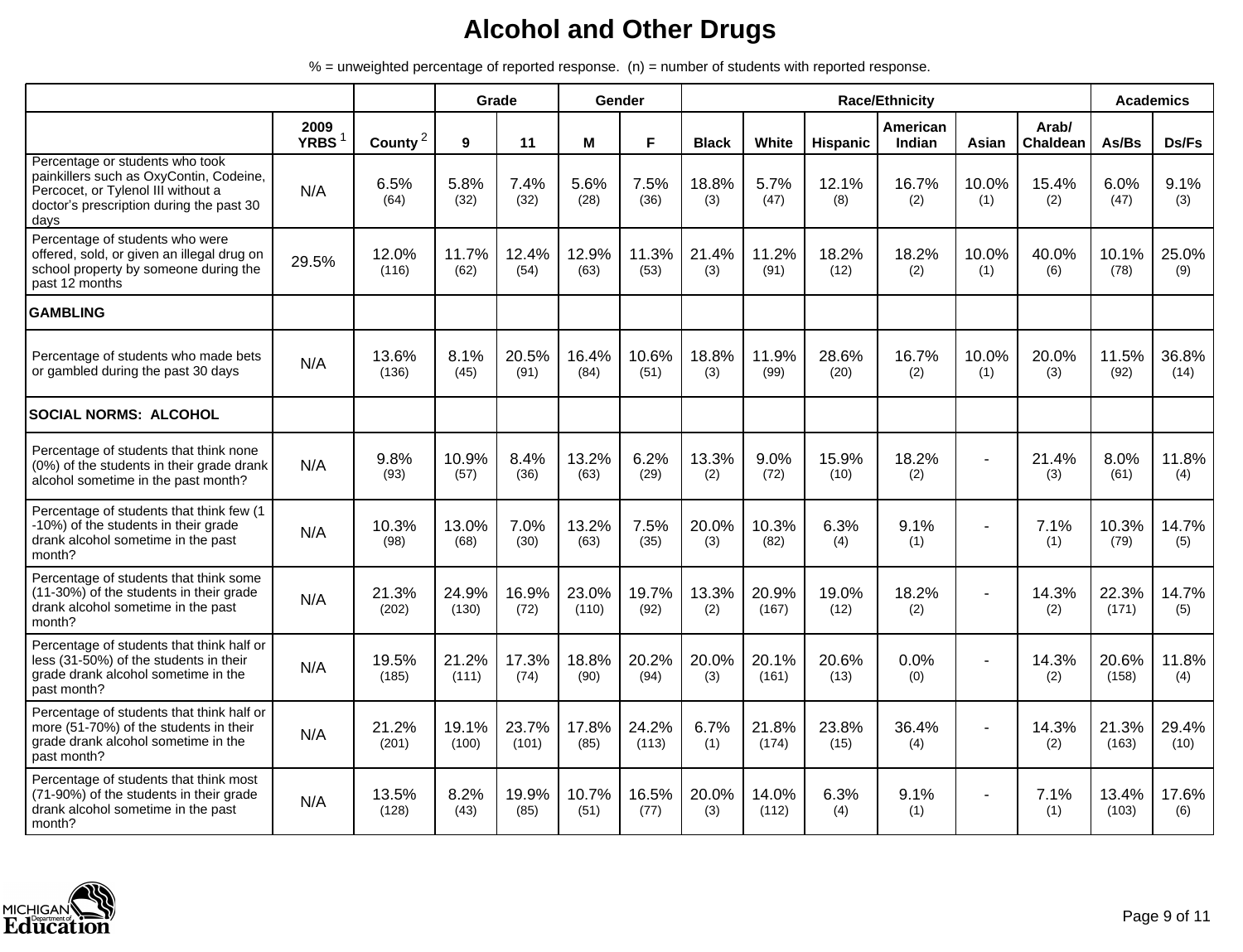|                                                                                                                                                       |                           |                |                | Grade          |                | Gender         |              |                |               | <b>Race/Ethnicity</b> |       |                   |                | <b>Academics</b> |
|-------------------------------------------------------------------------------------------------------------------------------------------------------|---------------------------|----------------|----------------|----------------|----------------|----------------|--------------|----------------|---------------|-----------------------|-------|-------------------|----------------|------------------|
|                                                                                                                                                       | 2009<br>YRBS <sup>1</sup> | County $^2$    | 9              | 11             | М              | F              | <b>Black</b> | White          | Hispanic      | American<br>Indian    | Asian | Arab/<br>Chaldean | As/Bs          | Ds/Fs            |
| Percentage of students that think almost<br>all (91-100%) of the students in their<br>grade drank alcohol sometime in the<br>past month?              | N/A                       | 4.5%<br>(43)   | 2.7%<br>(14)   | 6.8%<br>(29)   | 3.3%<br>(16)   | 5.6%<br>(26)   | 6.7%<br>(1)  | 4.0%<br>(32)   | 7.9%<br>(5)   | 9.1%<br>(1)           |       | 21.4%<br>(3)      | 4.0%<br>(31)   | 0.0%<br>(0)      |
| <b>SOCIAL NORMS: MARIJUANA</b>                                                                                                                        |                           |                |                |                |                |                |              |                |               |                       |       |                   |                |                  |
| Percentage of students that think none<br>(0%) of the students in their grade used<br>marijuana sometime in the past month?                           | N/A                       | 14.4%<br>(137) | 17.2%<br>(90)  | 11.1%<br>(47)  | 17.6%<br>(84)  | 11.3%<br>(53)  | 13.3%<br>(2) | 14.4%<br>(115) | 15.9%<br>(10) | 30.0%<br>(3)          |       | 14.3%<br>(2)      | 12.7%<br>(97)  | 18.2%<br>(6)     |
| Percentage of students that think few (1<br>-10%) of the students in their grade<br>used marijuana sometime in the past<br>month?                     | N/A                       | 22.8%<br>(216) | 30.0%<br>(157) | 13.9%<br>(59)  | 21.8%<br>(104) | 24.0%<br>(112) | 26.7%<br>(4) | 23.1%<br>(185) | 17.5%<br>(11) | 0.0%<br>(0)           |       | 28.6%<br>(4)      | 25.6%<br>(196) | 9.1%<br>(3)      |
| Percentage of students that think some<br>(11-30%) of the students in their grade<br>used marijuana sometime in the past<br>month?                    | N/A                       | 22.0%<br>(209) | 18.5%<br>(97)  | 26.4%<br>(112) | 21.6%<br>(103) | 22.3%<br>(104) | 6.7%<br>(1)  | 22.9%<br>(183) | 15.9%<br>(10) | 30.0%<br>(3)          |       | 0.0%<br>(0)       | 22.7%<br>(174) | 15.2%<br>(5)     |
| Percentage of students that think half or<br>less (31-50%) of the students in their<br>grade used marijuana sometime in the<br>past month?            | N/A                       | 16.3%<br>(155) | 15.8%<br>(83)  | 16.9%<br>(72)  | 15.8%<br>(75)  | 17.1%<br>(80)  | 6.7%<br>(1)  | 15.5%<br>(124) | 27.0%<br>(17) | 10.0%<br>(1)          |       | 21.4%<br>(3)      | 16.1%<br>(123) | 18.2%<br>(6)     |
| Percentage of students that think half or<br>more (51-70%) of the students in their<br>grade used marijuana sometime in the<br>past month?            | N/A                       | 13.7%<br>(130) | 11.6%<br>(61)  | 16.2%<br>(69)  | 13.2%<br>(63)  | 13.9%<br>(65)  | 13.3%<br>(2) | 13.5%<br>(108) | 15.9%<br>(10) | 20.0%<br>(2)          |       | 14.3%<br>(2)      | 13.6%<br>(104) | 15.2%<br>(5)     |
| Percentage of students that think most<br>(71-90%) of the students in their grade<br>used marijuana sometime in the past<br>month?                    | N/A                       | 7.5%<br>(71)   | 4.8%<br>(25)   | 10.8%<br>(46)  | 5.9%<br>(28)   | 9.0%<br>(42)   | 20.0%<br>(3) | 8.0%<br>(64)   | 4.8%<br>(3)   | 0.0%<br>(0)           |       | 7.1%<br>(1)       | 6.7%<br>(51)   | 21.2%<br>(7)     |
| Percentage of students that think almost<br>all (91-100%) of the students in their<br>grade used marijuana sometime in the<br>past month?             | N/A                       | 3.3%<br>(31)   | 2.1%<br>(11)   | 4.7%<br>(20)   | 4.0%<br>(19)   | 2.4%<br>(11)   | 13.3%<br>(2) | 2.6%<br>(21)   | 3.2%<br>(2)   | 10.0%<br>(1)          |       | 14.3%<br>(2)      | 2.6%<br>(20)   | 3.0%<br>(1)      |
| <b>SOCIAL NORMS: ILLEGAL DRUG</b>                                                                                                                     |                           |                |                |                |                |                |              |                |               |                       |       |                   |                |                  |
| Percentage of students that think none<br>(0%) of the students in their grade used<br>an illegal drug in the past month (not<br>including marijuana)? | N/A                       | 19.9%<br>(188) | 22.6%<br>(118) | 16.4%<br>(70)  | 23.8%<br>(113) | 16.1%<br>(75)  | 33.3%<br>(5) | 20.1%<br>(160) | 20.6%<br>(13) | 18.2%<br>(2)          |       | 14.3%<br>(2)      | 18.1%<br>(139) | 21.2%<br>(7)     |